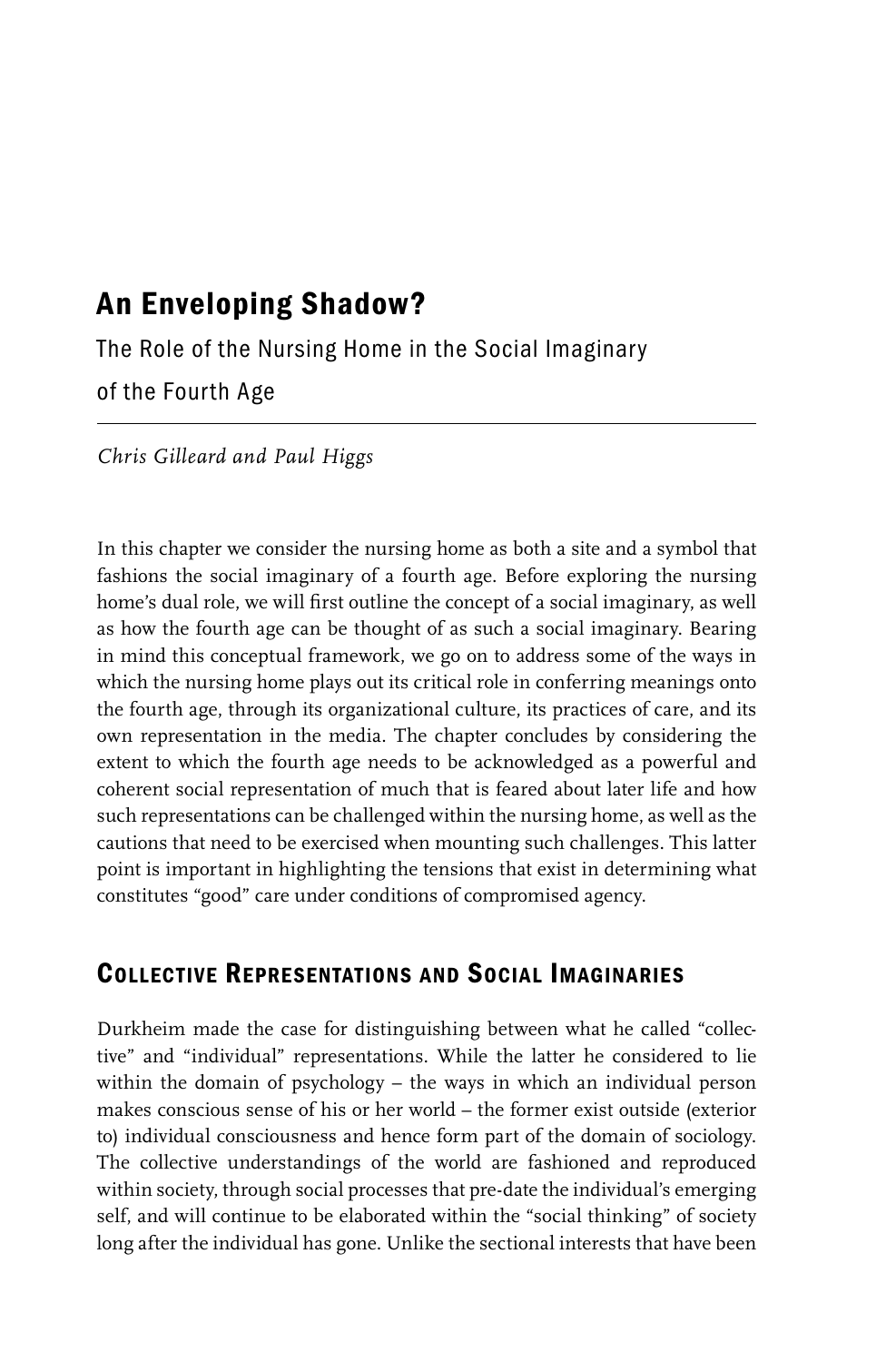seen to typify ideology, collective representations serve collective or common interests – creating the kind of shared understandings of society and the social world that enable successive cohorts to become civic and social beings, integrated into and able to sustain the society into which they are born and which will sustain them as necessarily social beings. Collective representations, in effect, enable society to reproduce itself, by representing itself to itself.

While this way of understanding society through its "collective representations" subsequently lost traction in the social sciences, arguably as interest in thinking and writing about social thought as "ideology" grew, renewed interest in this topic emerged with the work of the social philosopher Cornelius Castoriadis (Thompson). It was particularly in his book *The Imaginary Institution of Society* that Castoriadis developed the concepts of the "social imaginary" and "social imaginary institutions" (*Imaginary*). Social imaginaries, he argued, are what give meaning to society and its institutions and in the process help fashion those institutions and help them function as social institutions (*Imaginary* 146). Where Castoriadis's ideas differed from those of Durkheim was in his belief that social imaginaries were not merely the symbolic representation of a particular social institution or relationship but rather drew upon a multiplicity (or surplus) of meanings, beyond any singular function or signification. This multiplicity of signifiers arises as much from the inherent capacity of human beings to create meanings "ex nihilo" as it does from the range of symbolic functions that an institution or relationship may at any one time possess (*Imaginary* 343–44, 369). Thus terms like *childhood, family*, *patriotism*, *justice* or *education* generate multiple images, elicit multiple narratives, and are embedded within multiple practices that may complement or contradict each other. Such social imaginary institutions are both established and undermined by a surplus of signifiers, whose superfluity is underwritten by what Castoriadis called the "radical imaginary," that power of imagination and meaning making that distinguishes human beings and human society from other, non-human species ("The Psyche and Society Anew" 203). It is this "subterranean … flow of the radical imaginary" beneath the established social imaginary institutions that ensures the essential plurality of societies and of social representations (*"Philosophy, Politics, Autonomy"* 153).

# The Fourth Age: Old Age as a Social Imaginary

Old age, we suggest, has long functioned as just such a social imaginary – its various sociocultural representations "coexisting, conflictingly" with each other (Castoriadis, "The Psyche and Society Anew" 207). Despite claims for a universal "aversion to age in humans" (Lowenthal 129), there are nevertheless clear differences in the value attached to "old age" at different times and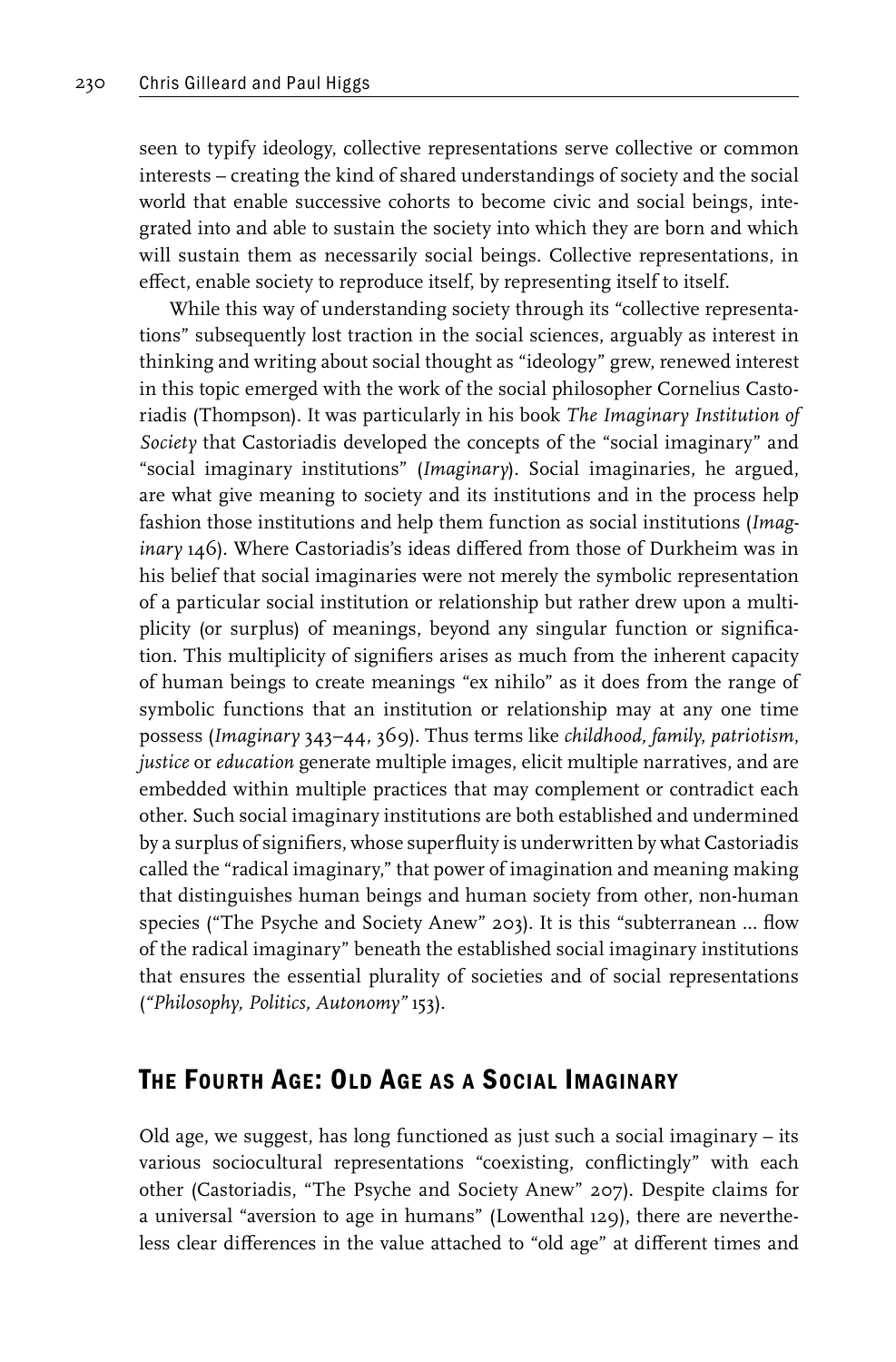different places in history (Minois). Medieval images of wise old men with flowing beards bent over their books coexisted with other descriptions of old men whose "shrivelled skin hangs with the hides and flaps with the pelts" (Gilleard 1073). While a similar degree of ambiguity in portraying older men can be observed throughout the pre-modern period (Minois), the portrayal of older women as women has been always less ambiguous and more consistently negative (Minois 229–32). As Maquerelle, in John Marston's early Jacobean drama *The Malcontent* (1604), complains: for men "[t]he more in years, the more in perfection the[y] grow," in contrast to women, for whom, once their beauty fades it's "good night with us" for "[t]here cannot be an uglier thing to see than an old woman"  $(2.4.57-61)$ .

Rather less emphasis was placed upon the appearance of age during the modern period, as the economies of the state shifted toward paid labour and the ideal was promulgated of the male breadwinner "providing" for the welfare of his or her family (Clark). The progressive institutionalization of the life course that was gradually brought about by the welfare reforms initiated in Bismarck's Germany in the late nineteenth century and copied throughout Europe and beyond in the early twentieth increasingly segmented the (male) life course into three: a period of childhood, shaped by expectations of education, followed by adulthood, shaped by work, followed by retirement from work and a pensioned old age, shaped by state and/or corporate pension policies (Anderson). More recently, the life course has begun to lose some of this normative structure, with old age ceasing to function as the coherent social category it once was (Gilleard and Higgs, *Contexts*). Changes in the cultural and economic underpinnings of old age have been accompanied by its evident fracturing. Out of the "old" social imaginary of old age has emerged a "new" one, which we have called the social imaginary of the "fourth age" (Gilleard and Higgs, "Aging"; Higgs and Gilleard, *Rethinking*). Though its roots can be traced back to much earlier sociohistorical narratives that distinguished "seniority" from "senility," a "green" old age from a "decrepit" one, the novelty of the contemporary imaginary has come about from the reimagining of retirement and the emergence of cultural practices and later lifestyles promoting ideals of active, healthy, and/ or productive ageing – what we have referred to as the cultures of the third age (Gilleard and Higgs, *Cultures*; "Third").

#### Dementia as Sign and Signifier of the Fourth Age's Social Imaginary

As later life is embraced as a period in one's life celebrating the "consumerist" virtues of choice, autonomy, self-expression, and pleasure, its realization lies equally in practices designed with one eye on warding off all that might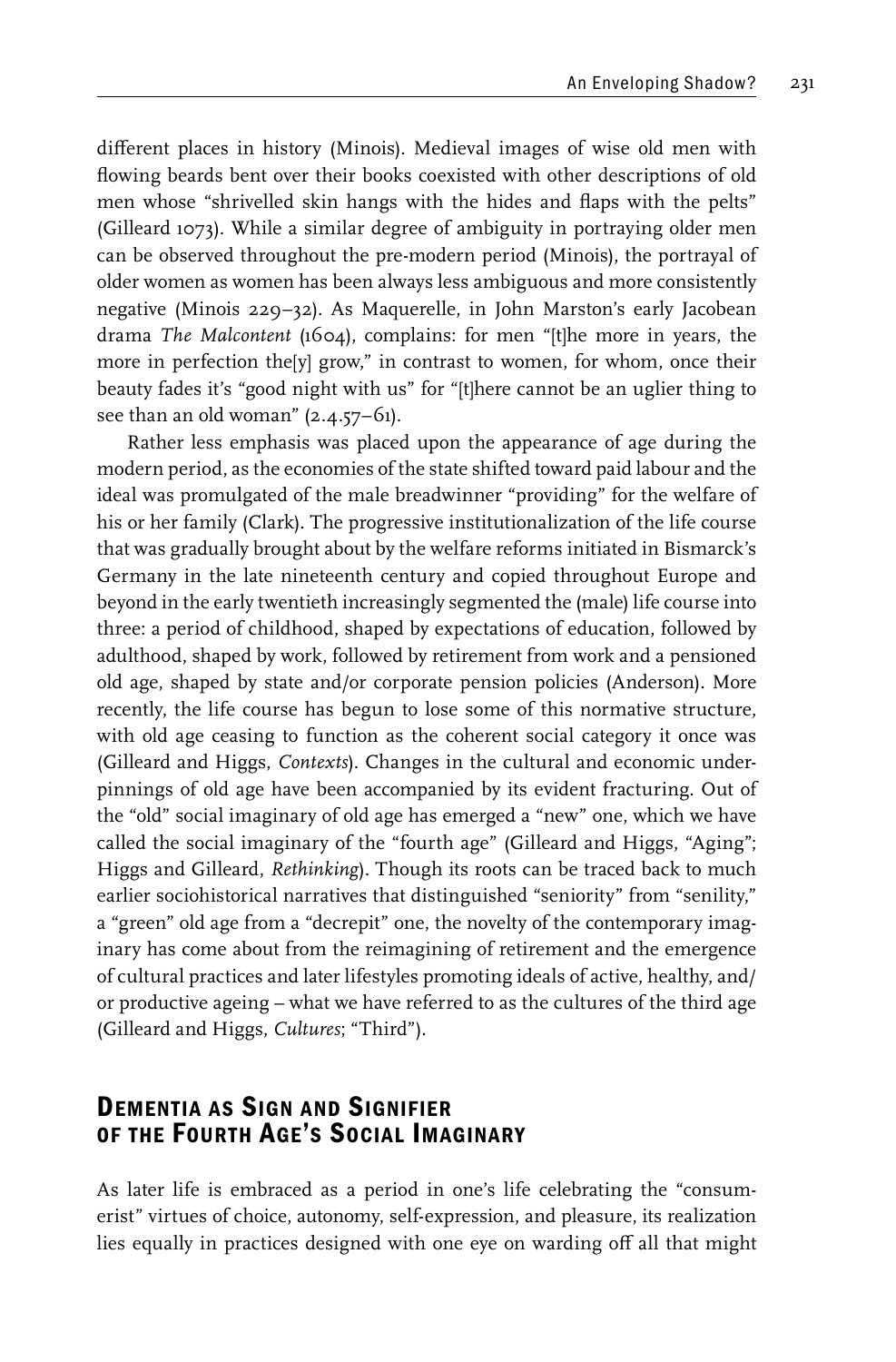compromise the exercise of such virtues, namely the shadows and the signs of dependency, incapacity, suffering, and being unable to exercise one's choice or express one's voice (Higgs and Gilleard, *Rethinking*). Integral to this social imaginary are narratives of frailty and abjection, of the loss of status and place, of agency and identity, and of the need to be cared for (Higgs and Gilleard, *Personhood*). Dementia, or Alzheimer's disease, provides a powerfully individualized image of what that means. More perhaps than any other condition affecting people in later life, Alzheimer's has come to symbolize all that is most terrifying about old age and to serve as the dominant discursive frame for the fourth age (Alzheimer's Research Trust, "Poll"; Cantegreil-Kallen and Pin; Cutler; Zeng et al.).

This effect is further accentuated by the research community, and by advocacy organizations such as the Alzheimer's Society that seek to "raise awareness" of the condition in order to expand their role and increase their capture of research funding and charitable giving. Between the press releases of the research community and the reports of the charitable sector, what has been described as an "apocalyptic demography" is constructed that overstates the prevalence of the condition and the impact it has upon wider society. One recent press release, for example, claimed that as many as one in three people would develop Alzheimer's disease at some point, in effect making it as common as such established "killers" as cancer or cardiovascular disease (Alzheimer's Research Trust, "One"). While it is difficult to trace such excessive concerns over developing dementia in later life in pre-modern times (Schäfer), and while the fear of poverty dominated public concerns over agedness in more modern times (Thane 2000), the "Alzheimerization" of aging that became evident in the late twentieth century has seen this condition take pole position in representing the fear of old age in the twenty-first (Adelman).

What makes Alzheimer's so emblematic is the sense that the condition (including both Alzheimer's and related disorders) is not just about rendering people forgetful: it represents a malignant forgetfulness that causes people to lose their sense of who they are and what is most important to their sense of self, in effect to lose their grip on, and their place in, the world. It progressively weakens people's connections to society and their access to and use of its "collective representations," as well as their connections to themselves and their "individual representations" of their personal past. While clinical researchers have sought to qualify the nature and extent of such losses, recognizing the large variability among people experiencing these conditions, such empirically based caution seems to have had little public impact. Although media representations of Alzheimer's/dementia have increased greatly since first emerging in the 1980s (Kang et al. 691) they have remained mostly negative, displaying what Peel has called "a largely absent moral economy of hope" regarding those suffering from this condition (897). Almost universally, such representations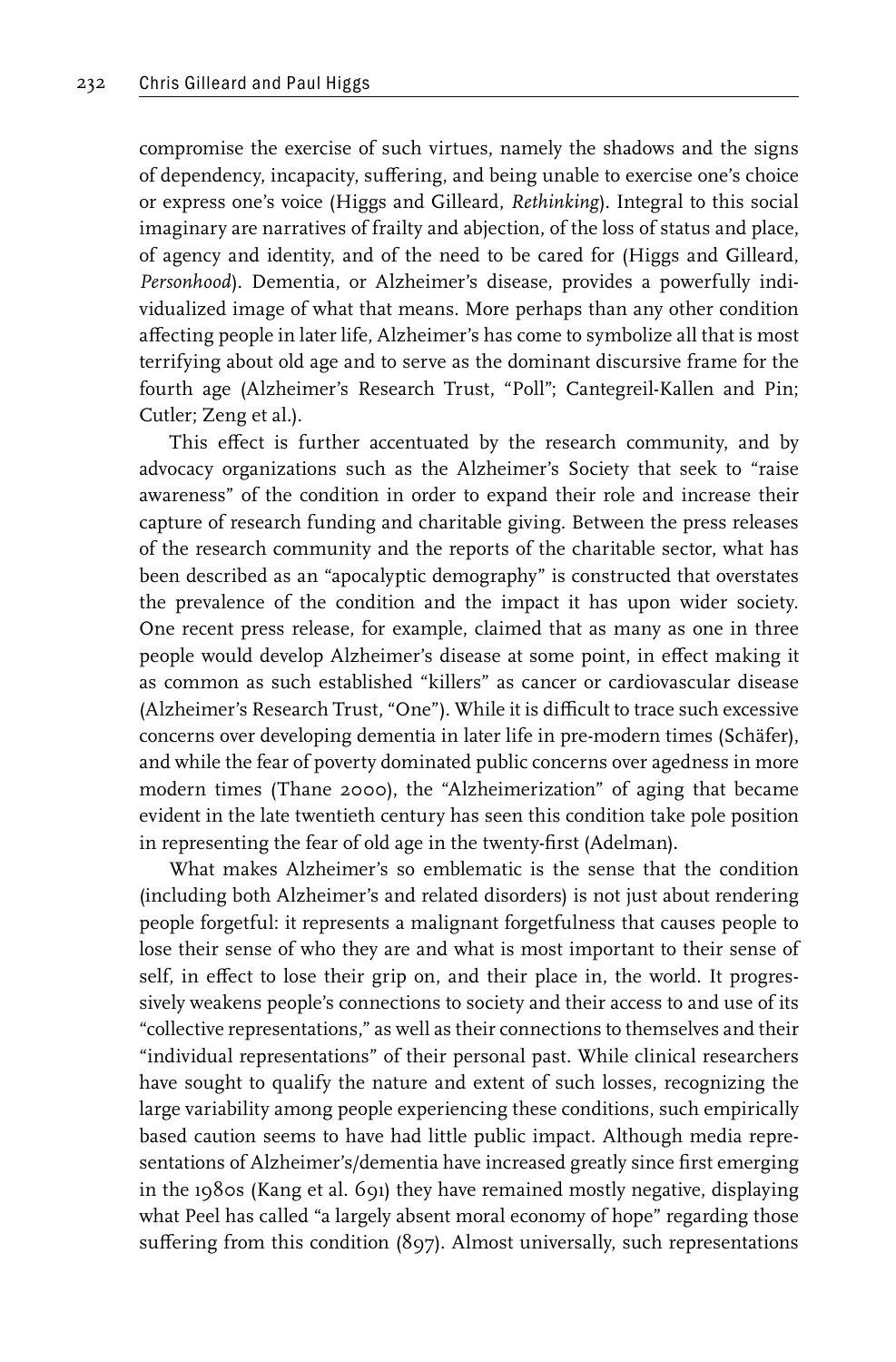emphasize "the catastrophic nature of dementia" and "the horror of the condition" (Peel 890). News of "breakthroughs" in research represent perhaps the only example of a significant "counter-framing" discourse, but these stories must be set against the large number of negative frames that have been adopted, representing dementia as "confiscating a person's spirit," appearing like "a thief who steals a person's life", "synonymous with being condemned to death" something that can cross the path of any ageing person simply by virtue of their age, while auguring a return to childhood and childishness (van Gorp and Vercruysse).

Given such media coverage, it is hardly surprising that much of what is nowadays considered most fearful about old age is this prospect of developing Alzheimer's/dementia. While old age once threatened – and frequently realised – a loss of power and status, whether framed in terms of declining physical attractiveness or prowess or in terms of reduced earning power, such losses pale into insignificance when set against the widespread fear of losing not just one's status but also one's mind. For most of the nineteenth and much of the first half of the twentieth century, for most people, old age was a time of poverty (Thane). The image of the nineteenth-century alms-house (in the United States) and the workhouse (in Europe) symbolized that threat; once entered, these institutions were hard to escape from. However, after their introduction, old-age pensions served as a lifeline for the "aged and impotent," ensuring that most could now avoid this fate. During the period of the postwar welfare state, the majority of these institutions of impoverishment were replaced, in many cases by more sociable, less intimidating residential-care homes or by long-stay hostels or hospitals where significant numbers of the more infirm older people ended their lives. While some combination of infirmity, limited income, and a serious lack of social capital (in the sense of weak or absent family networks) still served as the immediate cause of older people's "institutionalization," the majority of ill, infirm, and poor pensioners managed to remain at home, their suffering invisible to the health and welfare services and the wider public alike (Williams et al.; Williamson et al.). Dementia, though evidently present, was just a part of that greater silence, that marginalization of age and infirmity which, when discovered, led primarily to calls from researchers in the field for the state to expand its health and welfare services in and to the community rather than turning back to the earlier solution of building more institutions.

Following the first "crisis" of the postwar welfare state, during the 1970s, there was some expansion of "community care," in the sense of an expansion of health and welfare services provided to people living at home. At the same time, the emergence of the "cholinergic hypothesis" research paradigm saw "senile dementia" upgraded, first becoming "Senile Dementia of the Alzheimer's Type" (SDAT; see, e.g., Reisberg et al., Summers et al.) and then quickly being rebranded as "Alzheimer's disease and related disorders" (ADRD; see,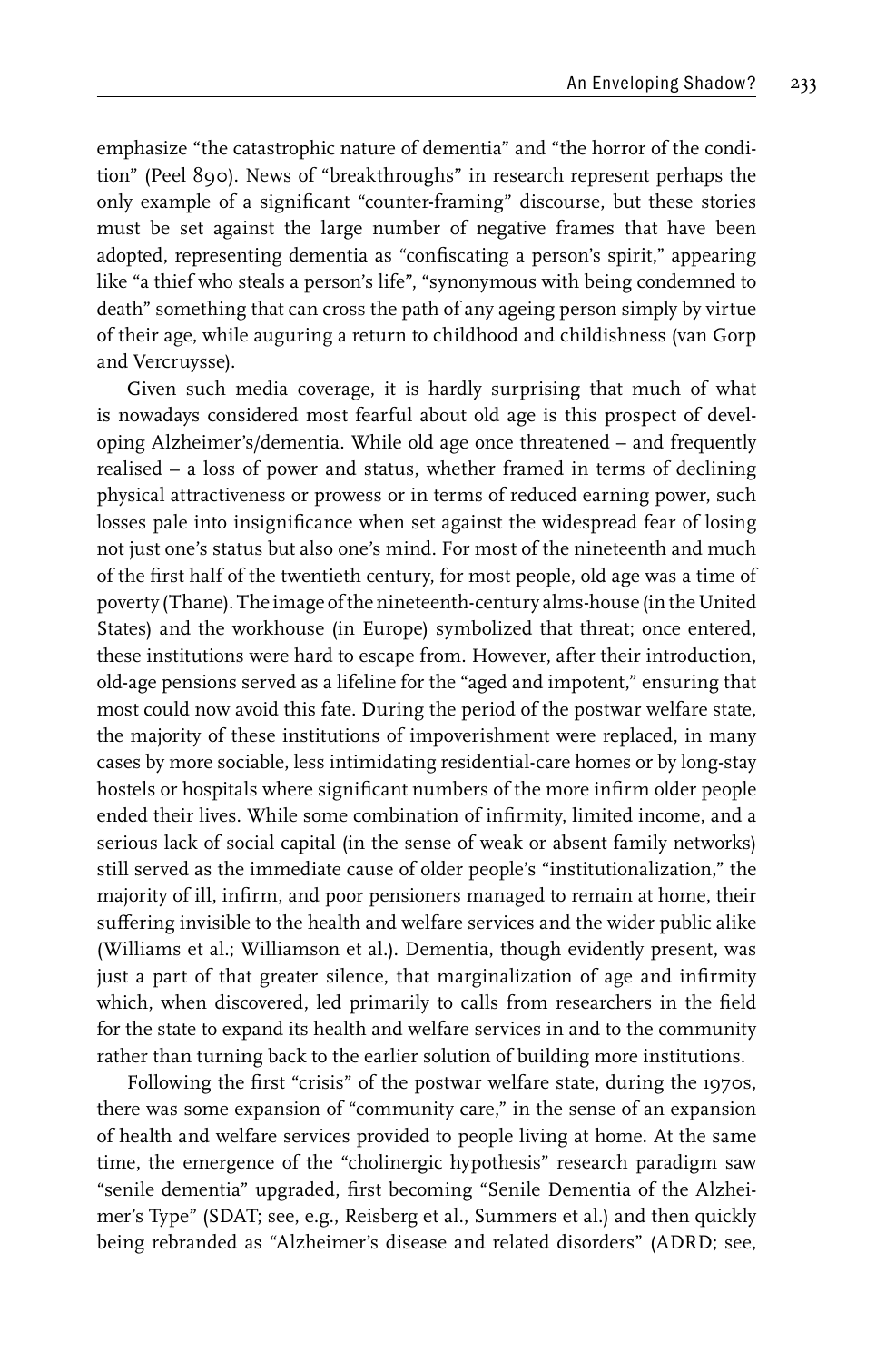e.g., Eagger et al.). A stirring of public interest in the problem of dementia became discernible as a new discourse emerged framing dementia as a public health problem – a "rising tide" that sooner or later would need to be addressed (Arie and Jolley; Health Advisory Service). Subsequently, funding began for research into the problem of "caregiver burden," effectively extending interest in dementia as a problem not just for individual older people but also for their families, including their adult, working-age children. By the mid-1980s. novel drug trials were being initiated of various potential "anti-dementia" medications (Chatellier and Lacomblez; Eagger et al.; Summers et al.). Since these invariably enlisted the support of carers to complement the clinician's assessments, with ratings based on the person's "behavioural functioning" or general "dependency," these two developments proceeded with a kind of synergy, as carers' and researchers' reports of dramatic improvements in patients' mental functioning began making headline news (see, e.g., Nelson; "Drug"; "New").

The combination of disease-modifying treatments, new "intermediate," semi-institutional settings for care, and enhanced "community-care management" were trialled with the hope that some combination of care and treatment might "prevent" institutionalization. By the time the twentieth century was reaching its end, the prospect of drugs to treat dementia, community-care services to keep people with dementia at home, and a range of "psychosocial" interventions that promised to preserve the personhood of people with dementia (Bourgeois et al.; Mittelman et al.) had the cumulative effect of making institutionalization – that is, entry into a nursing home or other residential care – even more a mark of failure than it had been before. Set against these bright lights of hope, the shadows in the background were darkening.

## The Nursing Home as Sign and Signifier of the Fourth Age's Social Imaginary

This optimism was retained for a short time into the twenty-first century. It was soon becoming clear that these solutions were nowhere near as credible as they had once seemed. Day care and respite services were cut back, anti-dementia drug trials petered out, and psychosocial interventions were increasingly targeted toward people who were not "aging in place" but dementing in nursing homes (AD 2000 Collaborative Group; Cabrera et al.; Cooper et al.; Schneider et al.). Trends in long-term care (LTC), in developed economies at least, indicated that community services were being increasingly stretched to meet the needs of older people to age in place. As the threshold for receiving help rose, nursing homes were having to deal with a growing intensity of need among their residents (Meijer et al.; Gori et al.; Ranci and Pavolini). Confusion, incontinence, and immobility exemplified the chronic conditions affecting an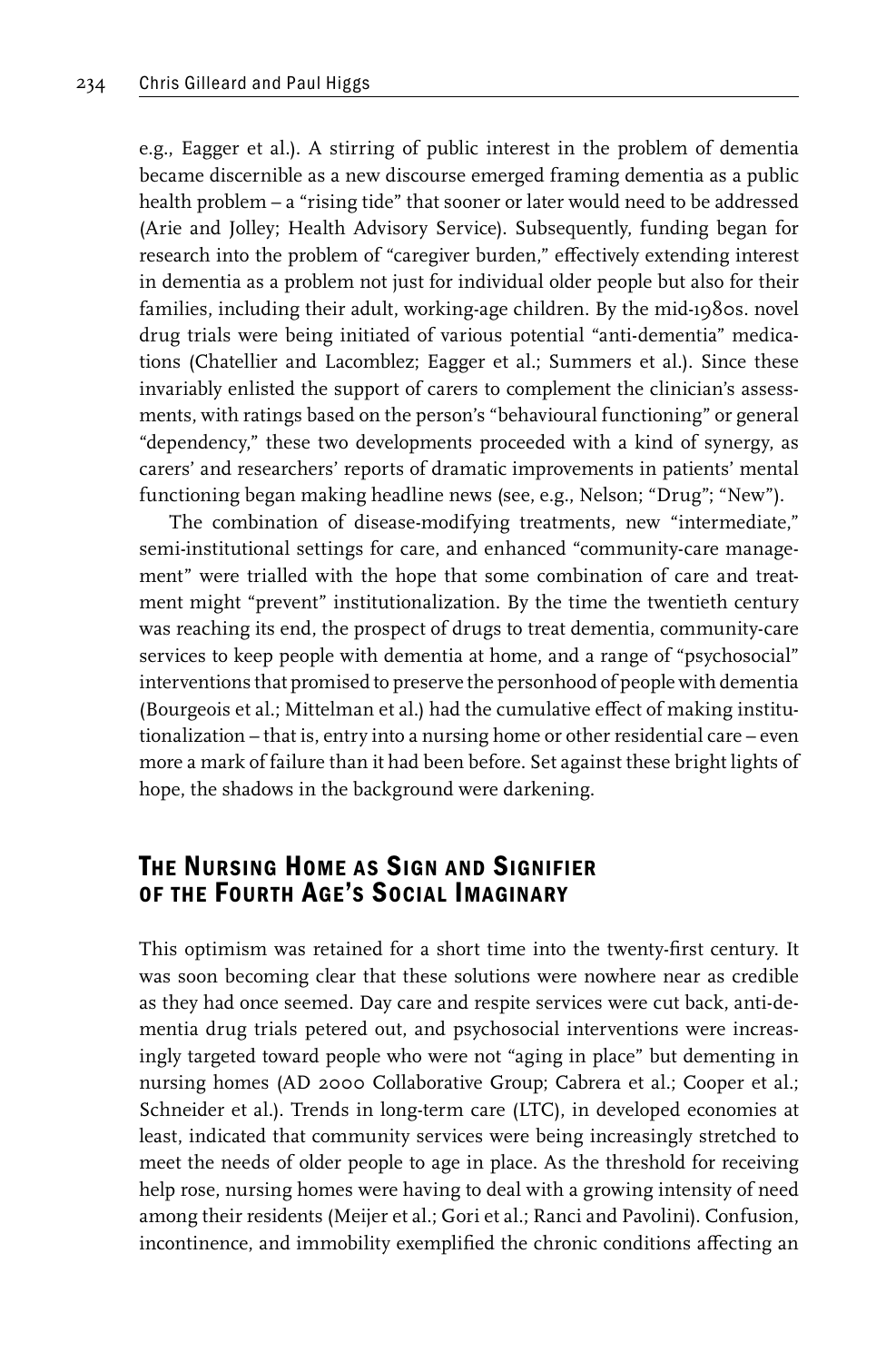increasing majority of nursing-home residents, as the nursing home became the endpoint when the drugs had failed, the day centres were no longer able to support the families, and no other sources of respite were left beyond that of the institution (van den Brink et al.).

In the new millennium, dementia and the nursing home have become indissoluble entities, the latter the institutional location where the former reaches its ultimate form. They serve as the collective representation of the fourth age, signifiers of the failure to age well, to age mindfully, and to sustain the practices of self-care. Within the nursing home, the daily round can seem a continual challenge to hold at bay, for as long and as much as possible, the ultimate abjections of the fourth age. It is a challenge not confined to maintaining what has been called the "personhood" of the residents suffering from dementia and related disorders; it is equally a challenge for staff to maintain their own personhood in the face of constant threats to their own moral identity as carers. Care workers who face the daily task of doing the dirty work of care must do so without succumbing to its potentially contaminating influences – contaminating their bodies, their feelings, and their sensibilities (Sandvoll et al.). It is this dual process of resisting the penetration of the social imaginary of the fourth age into the lives and experiences of those who live and those who work in the nursing home that is addressed in the final section of this chapter.

## Resistance and Resignation in the Face of the Fourth Age

In the twenty-first century, developing dementia is one of the most powerful predictors of who will and who will not enter a nursing home (Houttekier et al.; Luppa et al.). It is also one of the few conditions that would induce the majority of adults to at least contemplate moving in future into a nursing home (Werner and Segel-Karpas). The nursing home, more than any other social institution, realizes the social imaginary of the fourth age within contemporary society. As with dementia, "the popular press focuses on nursing homes as contemporary 'gulags,' sites of increasing use of chemical restraints, places of abuse and violence, and locations of tragedies that reveal high levels of neglect" (Chivers 134–35), casting what Gubrium and Holstein have termed "an interpretive shadow on meaning" over the frail bodies and failing minds of its residents (521). Yet nursing homes remain on the periphery of society's vision, as much as the alms-house or the workhouse were over a century ago. They are brought into the public gaze, it seems, only when a scandal breaks out or a company collapses (Lloyd et al.). Although nursing homes are a real presence in the lives of many more people than just the staff and the residents (because of the involvement of families – both as occasional or regular visitors, and as proxy clients looking into the acceptability of a home for their relative, partner or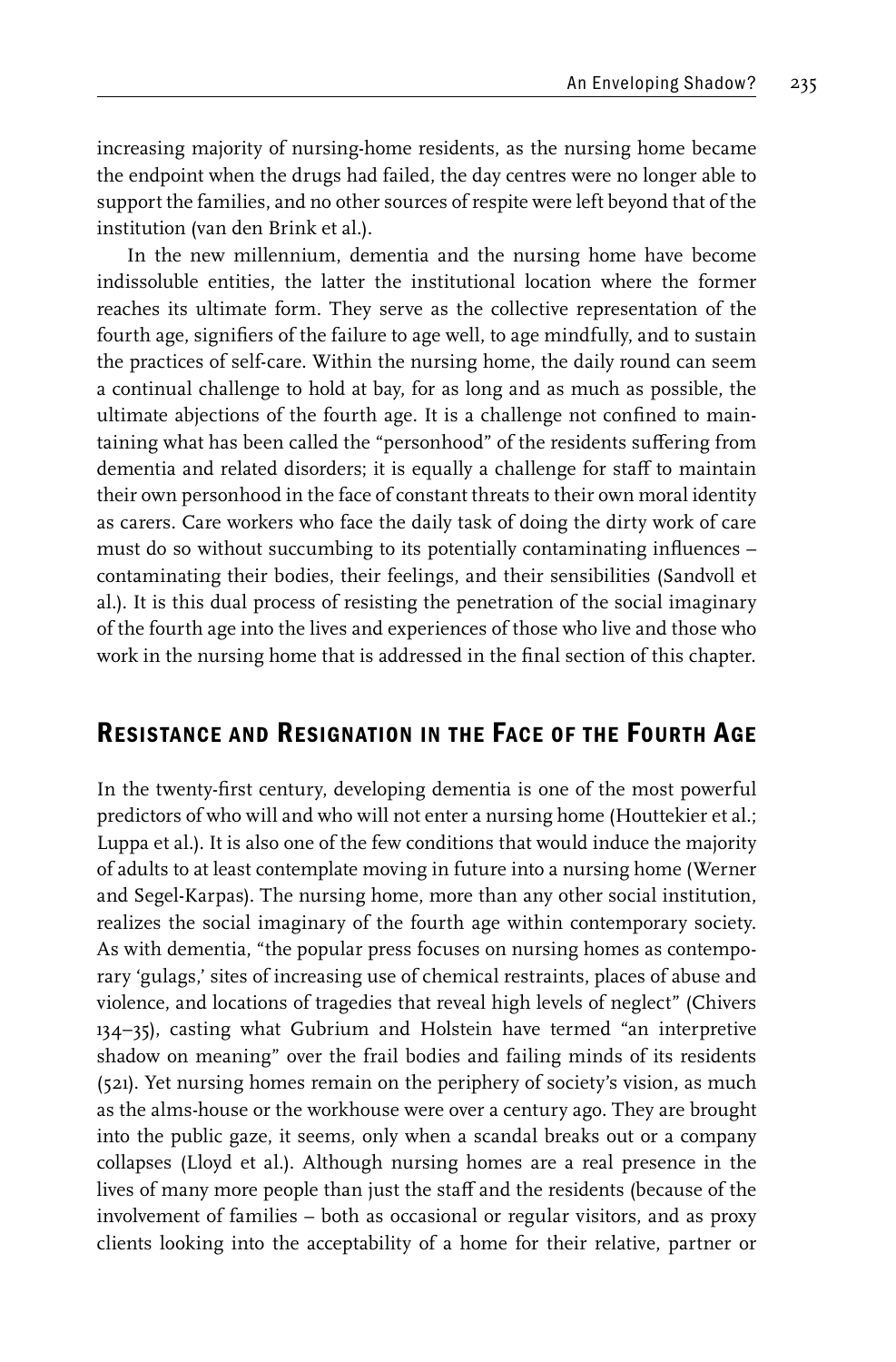friend), the public's experience and understanding of the nursing home seem to arise more from media news stories portraying these institutions in a frankly negative or less often neutral light (Miller et al.).

It is a curious paradox that while abuse, indignity, and scandal provide the main focus of media attention on the nursing home, these darker aspects of care feature least prominently in what could be called the "professional literature on care work." Ever since Everett Hughes introduced the term "dirty work" to refer to the degrading, undignified or immoral aspects of work performed by various occupational groups, it has become common to refer to certain occupations, including that of the nursing-home care worker, as pervasively dirty, because of workers' continual contact with physical, moral, or socially tainted "dirt" (Ashforth and Kreiner, "How"; "Dirty"). What helps define dirty work is its capacity to taint – and hence to marginalize and render abject those who perform such tasks. Given these threats to dirty workers' self-regard, it has been argued that in response there is a greater likelihood that "a strong occupational or workgroup culture will emerge to counter that threat" (Ashforth and Kreiner, "How" 431). One consequence is that the more troubling aspects of the work tend to be excluded from discussion, and instead the work is reframed as a "morally valuable" service, recalibrated as "a necessity shield" or retold through "rites of initiation" as a marker of emotional moral or physical strength (Ashforth and Kreiner, "Dirty").

In the process, the hurt, indignity, and suffering of both residents and workers may be minimized and the emotional damage denied, repressed, or reattributed to the residents' neglect by their families. Tensions between staff and family are not uncommon, as the guilt experienced by family members who feel they have failed to look after their relative long enough or well enough is displaced onto the perceived failings of the staff in carrying out their duties, who in turn resent the (c)overt hostility of relatives (Bauer). Complaints may arise that staff neglect residents (such as losing items of their relatives' clothing), that they do not give residents enough time (to eat, to get dressed or to find their way to the toilet), or that they are inattentive to their needs (responding slowly or not at all to calls for help, or failing to prevent episodes of incontinence). In turn, staff may feel simmering resentment toward these criticisms, secretly harbouring the belief that the relatives are the ones who have failed or "given up" too easily on their dependent while having little understanding of the pressure that they, the staff, are under looking after so many mentally and physically frail residents (Abrahamson et al.).

Thus the abjection and the failure that shape the social imaginary of the fourth age within the nursing home envelop not just the residents but relatives and staff as well, leaving each group of stakeholders depressed, demoralized, and dissatisfied. The moral imperative to care that is shared by all concerned is continually confronted by residents who often do not wish to be cared for –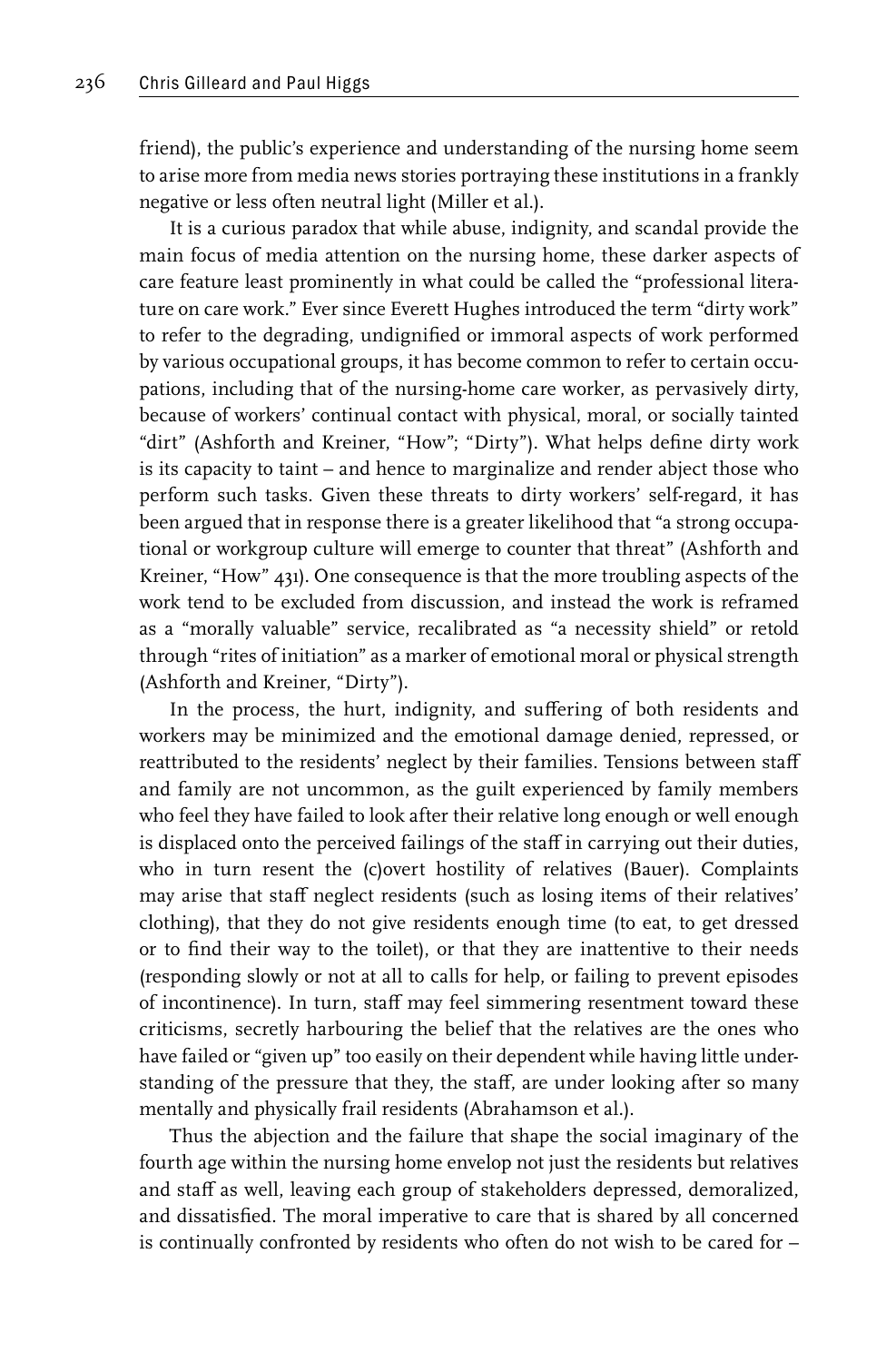whether because they are angered or agitated by the unwanted intrusion it involves, or because they fail to recognize the identity or intentions of those doing the caring (Hoeffer et al.). It is one thing to help those who either recognize their helplessness (such as people with severe physical disabilities) or whose have no prior experience of autonomy or independence (such as infants or people with developmental disabilities), where the moral imperative of caregiving is realized through mutuality and (asymmetric) reciprocity; it is another when neither mutuality nor reciprocity can be realized. While it would be a gross exaggeration to confine examples of the latter to people with dementia, it is still the case that most examples of "conflicted caregiving" are linked to this condition, making care of older people with dementia the setting for further abjection and ignominy (Higgs and Gilleard, "Frailty").

# **CARE AND ITS UNINTENDED CONSEQUENCES**

It would be misrepresenting the nursing home if it were seen as little other than a site of mutual abjection, and it would be misrepresenting nursing-home staff if they were seen as engaging in little more than reframing their experience and practices in ways to safeguard their self-esteem in the face of doing a dirty and demoralizing job. There are many examples of staff and residents forming open, caring relationships characterized by mutual feelings of attachment (Costigan; Wilson et al.). For many staff, the dominant frame for their work is that of "family" (Dodson and Zincavage). But even when care is given within such a framework, there exists the possibility that caregiving itself undermines the autonomy and compromises the identity of the resident, while staff who are less engaged with the residents may paradoxically strengthen the collective agency of the residents by causing them to come to each other's aid (Ryvicker). These and many other contradictions of care are embedded within the organizational culture of the nursing home. Work done to resist the prospect of a social death and protect residents against the shadows of a fourth age may risk demanding too much or alternatively infantilizing them (Gilleard and Higgs, "Social") A too intense focus on delivering comprehensive physical care may minimise the indignities of pain and suffering, while quietly nursing residents into a kind of social death. Offers of aid and assistance to keep residents "dignified" (like bathing, showering, and toileting) may elicit only aggression as such aid is perceived as intrusive, unwanted, and threatening to an already vulnerable person (Gates et al.).

The nursing home itself produces multiple meanings by which both staff and residents can be represented. It may be represented through a number of different frames, ranging from a "home from home" to a biomedical "skilled nursing" facility through to a necessary institution to prevent the abjection of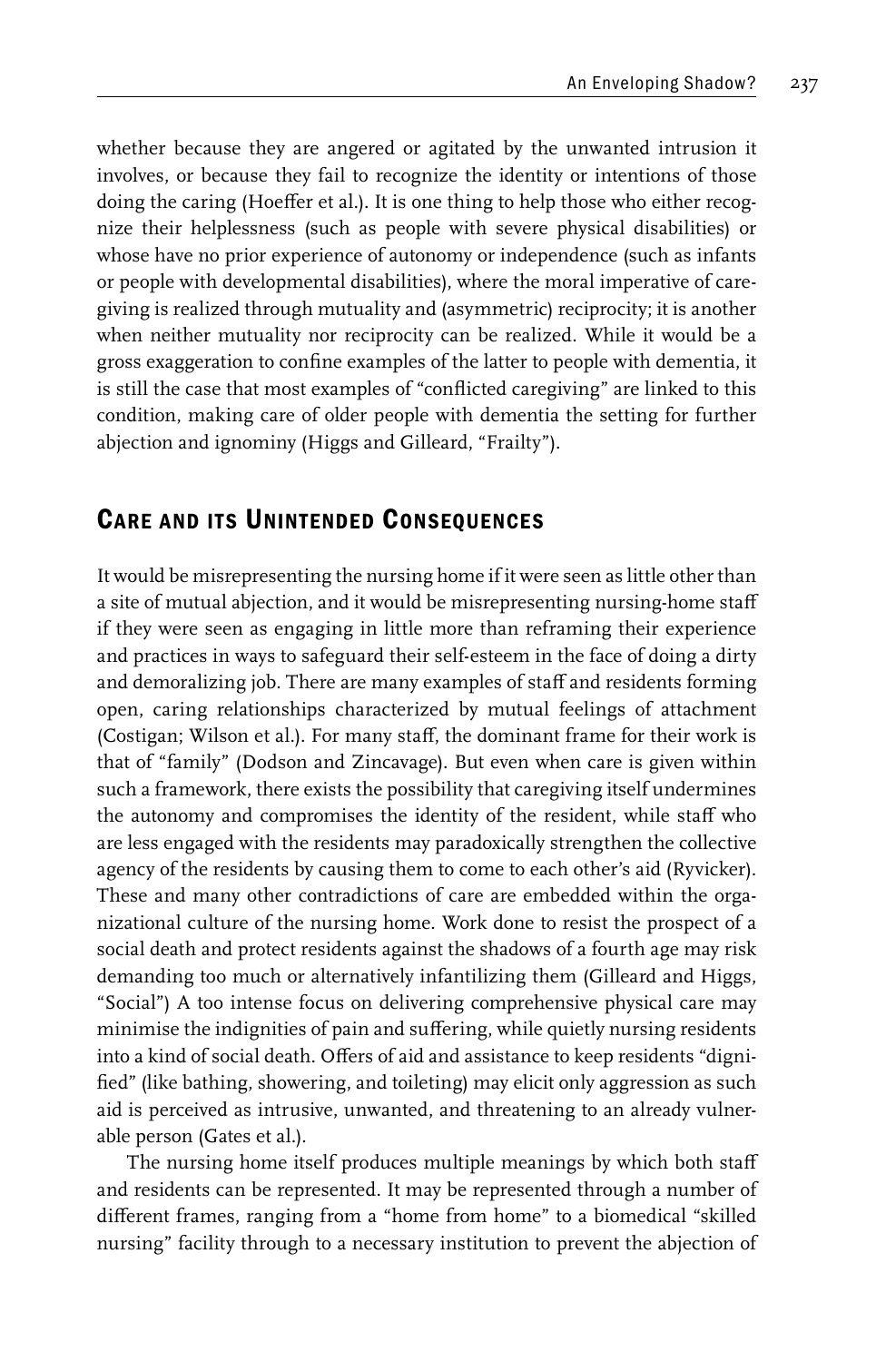extreme agedness from leaking into the public sphere (Nakrem). Foucauldian narratives can be employed to represent the nursing home as part of modern-day "bio-politics," controlling the unruly bodies of the uncivilized old (Hyde et al.), but such seemingly radical perspectives leave unaddressed what most families want for their frail, aged relatives: a safe and dignified life as free from suffering as possible. Creating a setting where that is possible necessarily sets in motion practices and procedures that involve an asymmetrical set of relationships between carers and those being cared for. This asymmetry is a function of both relational and representational power, operating at the level of what Foucault has called the agonisms of freedom, as much as through systems of governance. What this amounts to is staff who both are more able to look after the residents than the residents themselves and also have more power to represent and enact the "reality of care" than do the residents (more so in those "units" where most residents suffer from dementia and related mental infirmities). While it could be argued that the nursing home itself – the institutional matrix determined by the commissioning authority and the provider organization – operates its own separate systems of power, through its regimes of corporate governance, regulating the conduct of staff and residents alike, this overarching regulatory structure may add to, as much as it ensures against, enveloping the residents within the shadows of a fourth-age imaginary.

Paradoxes of care abound within the interstices of power that permeate the nursing home. Since the residents mostly lack power to resist the institutional systems of governance of the nursing home (and arguably have entered the nursing home precisely for that reason), their agency is likely to be exercised more in the daily agonisms of freedom that constitute the interactions between staff and residents, and between the residents themselves. While the former are marked by the asymmetry of power noted above, the latter are least affected by such asymmetries. Does that mean that here at least, in resident-to-resident interactions, lie the best chances for sustaining one's agency, representing one's identity, and establishing one's place in the social world? Perhaps not. Perhaps such possibilities become less realizable because most residents have lost their power to form, maintain, and adapt their social relationships to others, especially others who share the same weakness. While the aged poor in the Victorian workhouses were able to and did write letters of complaint about the conditions in the wards or the infirmary, few residents of today's nursing homes have the means to do so – not because of poverty, not because of a lack of education, not even because of a lack of social capital, but because of their own mental infirmity: their inability to represent themselves in and to the social.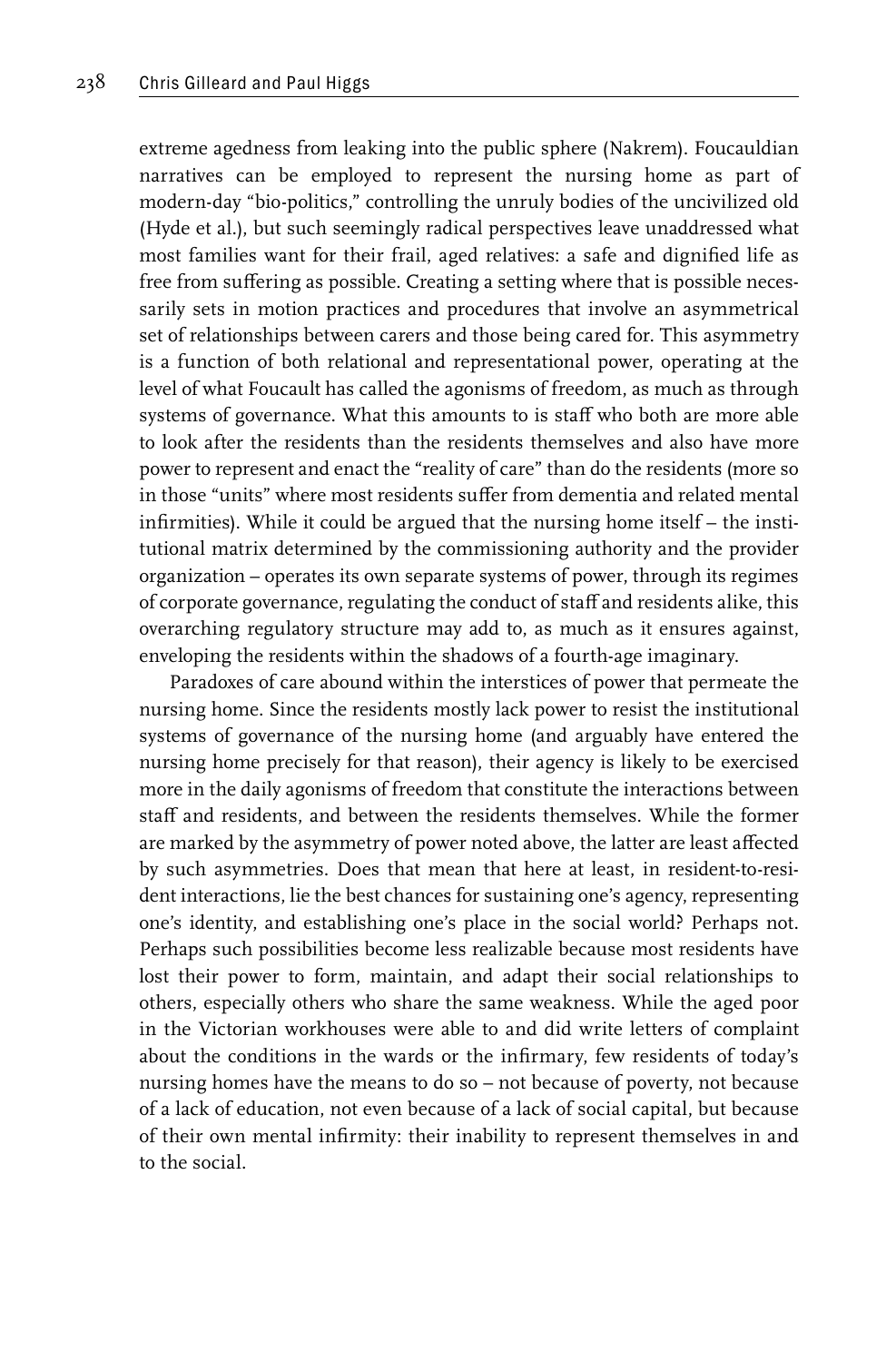## **CONCLUSIONS**

The nursing home has long been portrayed in a negative light, as an oppressive institution, prone to scandalous practices and serving as an antechamber to the grave. As the residents of these institutions have become more prone to physical and mental infirmity, and as the care offered by these institutions has intensified, the power of staff and residents has consequently become weaker in resisting these institutions' "interpretive power" to confer upon old age the imaginary of a fourth age. The direct experience of life within the nursing home remains confined to a small group of people: the residents, who are increasingly mentally and physically frail, and the staff, who are increasingly drawn from the poorer and more marginal groups within the workforce. Consequently, the nursing home's collective representation relies heavily upon reports in the media. Since media attention is strongly influenced by issues of newsworthiness, it is hardly surprising that abuse, scandal, and poor standards of care dominate the framing of the nursing home. It is in this sense that we have argued in this chapter that the nursing home acts as a potent signifier of the fourth age and what it represents: society's greatest fears of old age.

Resistance to that imaginary is difficult to mount and even more difficult to sustain, not least because it is mediated through the frames of the news media, rather than constrained within the everyday practices of the staff or its visitors. Further, the densification of disability that has taken place over the last two decades means that the residents are less and less able to position themselves as dissatisfied customers or discontented citizens – in the way that the aged residents of the old workhouses or alms-houses once were. Who can provide the "counter-frames" against such representations, and how? Arguably, the research community, rather than serving such a function, only adds to it by critiquing standards of care, particularly by identifying care practices as contributing to, rather than preventing, a malignant social psychology that makes the residents more demented than they would otherwise be. While such critiques are no doubt motivated by the desire to "do something," to improve the quality of life of the residents – in short to defend them from being engulfed by the shadows of the fourth age – the evidence of their success in so doing remains limited at the very least (Beerens et al.; Olsen et al.).

Caught by what we have called "the moral imperative of care" (Higgs and Gilleard, *Personhood*), it can seem that staff working in the care sector are assailed on all sides by a morally ambiguous task, namely to treat the people they care for in ways that depend upon a narrative that their daily experience either confounds or frankly contradicts. Work that is carried out itself under a shadow – the shadow of "dirty work" – requires care workers to manage their own feelings of disgust and indignity while maintaining a semblance of their own and their residents' sense of worth and dignity. The general lack of signs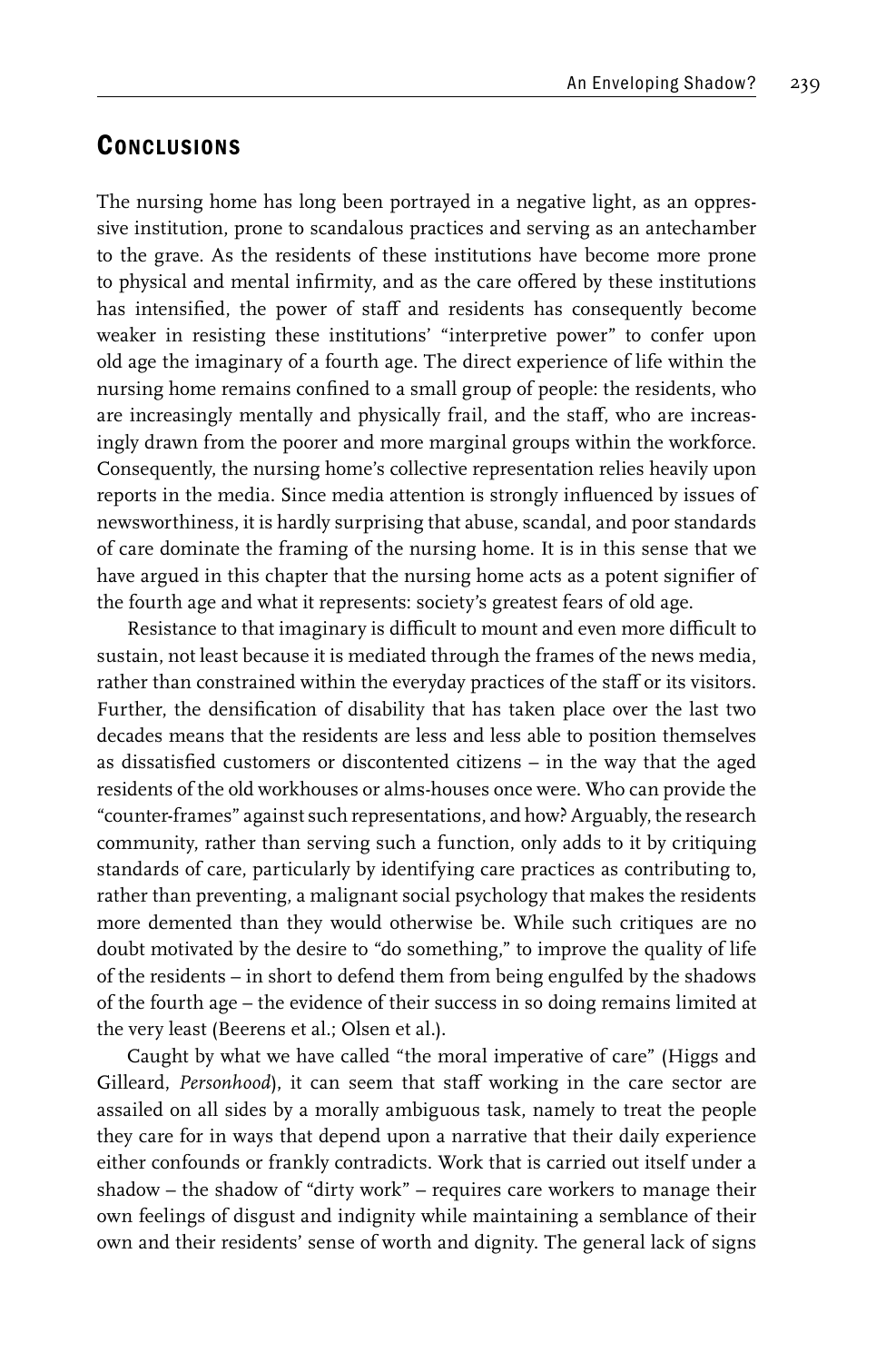of moral worth assigned to their work and to their place of work (demonstrated, in pre-modern times, by the religious nature of their calling and their place of work) goes back to the poor laws. While early-twentieth-century reforms saw hospitals and hospital nursing rise in standing as nursing became professionalized and increasingly allied with medicine, the workhouses and alms-houses – and now nursing homes – are staffed predominantly by non-professionalized hourly-paid labour: the legacy of the pauper nurse and the workhouse maid.

To achieve change, to strengthen the capacity of staff and residents to resist the shadows of the fourth age, requires more resources to combat the devaluing of the work, the marginalization of the workplace, and the spectacular nature of the care environment, where visitors are encouraged as much as to observe as to share in the quality of care. More specific responses can be suggested, from the creation of university-affiliated nursing homes to the development of shared citizenship in the running and shared ownership in the management of the nursing home itself, with government or local-authority incentivization of such collective systems by staff, relatives, and those residents most able and willing to contribute. Achieving any kind of cultural change in nursing homes is difficult (Shier et al.). The Green House model<sup>1</sup> represents a definite step toward implementing this agenda, for example, although even this has proved difficult to implement consistently (Zimmerman et al.). So long as the nursing home remains both a symbol and a structure that realizes the social imaginary of the fourth age, it will continue to be the site where the struggle to resist that imaginary is most acute and most challenging. Rather than hiding from the uncomfortable contradictions of later life by segregating a space for the fourth age within the nursing home, the opening out of this struggle is important, even if – or most likely because – its resolution is so hard to realize.

## Works Cited

- Abrahamson, Kathleen, et al. "Conflict between Nursing Home Staff and Residents' Families: Does It Increase Burnout?" *Journal of Aging and Health*, vol. 21, no. 6, 2009, pp. 895–912.
- Adelman, Richard C. "The Alzheimerization of Aging: A Brief Update." *Experimental Gerontology*, vol. 33, no. 1, 1998, pp. 155–57.
- AD2000 Collaborative Group. "Long-term Donepezil Treatment in 565 Patients with Alzheimer's Disease (AD2000): Randomised Double-blind Trial." *The Lancet*, vol. 363, no. 9427, 2004, pp. 2105–15.
- Afram, Basema, et al. "Reasons for Institutionalization of People with Dementia: Informal Caregiver Reports from 8 European Countries." *Journal*

<sup>1 |</sup> For a description of Bill Thomas's Eden-Greenhouse model, see Brune.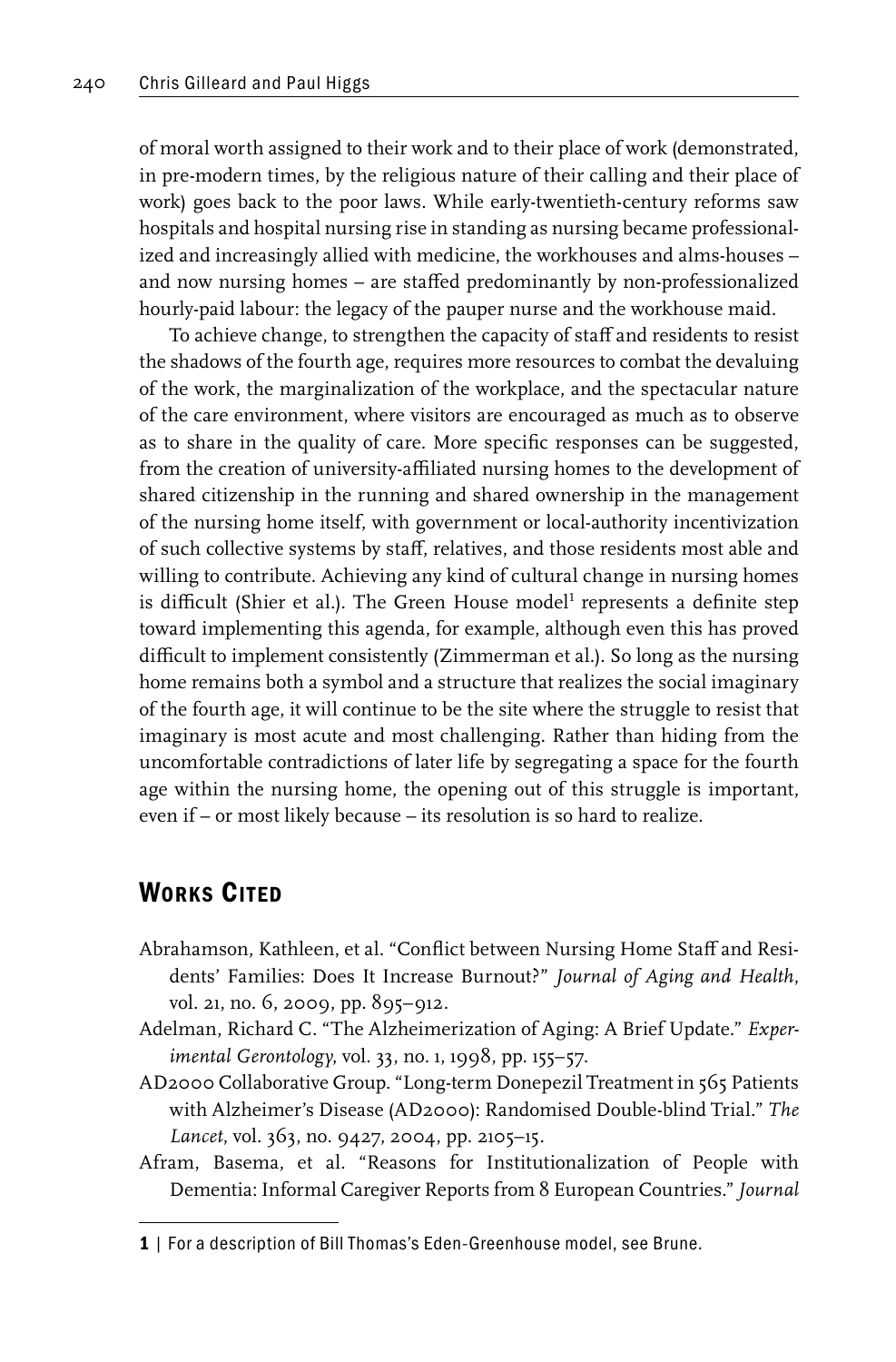*of the American Medical Directors Association*, vol. 15, no. 22014, pp. 108–16. doi:10.1016/j.jamda.2013.09.012.

- Alzheimer's Research Trust. "One in Three People Born in 2015 Will Develop Dementia, New Analysis Shows." *Alzheimer's Research UK*, 21 Sept. 2015, [www.alzheimersresearchuk.org/one-in-three-2015-develop-dementia/](http://www.alzheimersresearchuk.org/one-in-three-2015-develop-dementia/). Accessed on 7 Nov. 2016.
- —. "Poll Shows Three Quarters of People Are Worried about Dementia." *Alzheimer's Research UK*, 9 Oct. 2015, [www.alzheimersresearchuk.org/poll](http://www.alzheimersresearchuk.org/poll-shows-three-quarters-of-people-are-worried-about-dementia/)[shows-three-quarters-of-people-are-worried-about-dementia/](http://www.alzheimersresearchuk.org/poll-shows-three-quarters-of-people-are-worried-about-dementia/). Accessed on 7 Nov. 2016.
- Anderson, Michael "The Emergence of the Modern Life Cycle in Britain." *Social History*, vol. 10, no. 1, 1985, pp. 82–84.
- Arie, Tom, and David Jolley. "The Rising Tide." *British Medical Journal*, vol. 286, no. 6362, 1983, pp. 325–26.
- Ashforth, Blake E., and Glen E. Kreiner. "Dirty Work and Dirtier Work: Differences in Countering Physical, Social, and Moral Stigma." *Management and Organization Review*, vol. 10, no. 1, 2014, pp. 81–108. doi:10.1111/more.12044.
- —. "'How can you do it?': Dirty Work and the Challenge of Constructing a Positive Identity." *The Academy of Management Review*, vol. 24, no. 3, 1999, pp. 413–34.
- Bauer, Michael. "Collaboration and Control: Nurses' Constructions of the Role of Family in Nursing Home Care." *Journal of Advanced* Nursing, vol. 54, no. 1, 2006, pp. 45–52.
- Beerens, Hanneke C., et al. "Quality of Life and Quality of Care for People with Dementia Receiving Long Term Institutional Care or Professional Home Care: The European RightTimePlaceCare Study." *Journal of the American Medical Directors Association*, vol. 15, no. 1, 2014, pp. 54–61.
- Bourgeois, Michelle S., et al. "Interventions for Caregivers of Patients with Alzheimer's Disease: A Review and Analysis of Content, Process, and Outcomes." *International Journal of Aging and Human Development*, vol. 43, no. 1, 1996, pp. 35–92.
- Brune, Kendall. "Culture Change in Long Term Care Services: Eden-Greenhouse-Aging in the Community." *Educational Gerontology*, vol. 37, no. 6, 2011, pp. 506–25.
- Cabrera, Esther, et al. "Non-pharmacological Interventions as a Best Practice Strategy in People with Dementia Living in Nursing Homes. A Systematic Review." *European Geriatric Medicine*, vol. 6, no. 2, 2015, pp. 134–50.
- Cantegreil-Kallen, Inge, and Stéphanie Pin. "Fear of Alzheimer's Disease in the French Population: Impact of Age and Proximity to the Disease." *International Psychogeriatrics*, vol. 24, no.1, 2012, pp. 108–16.
- Castoriadis, Cornelius. The Psyche and Society Anew." *Figures of the Thinkable*, translated by Helen Arnold, Stanford UP, 2007, pp. 203–220.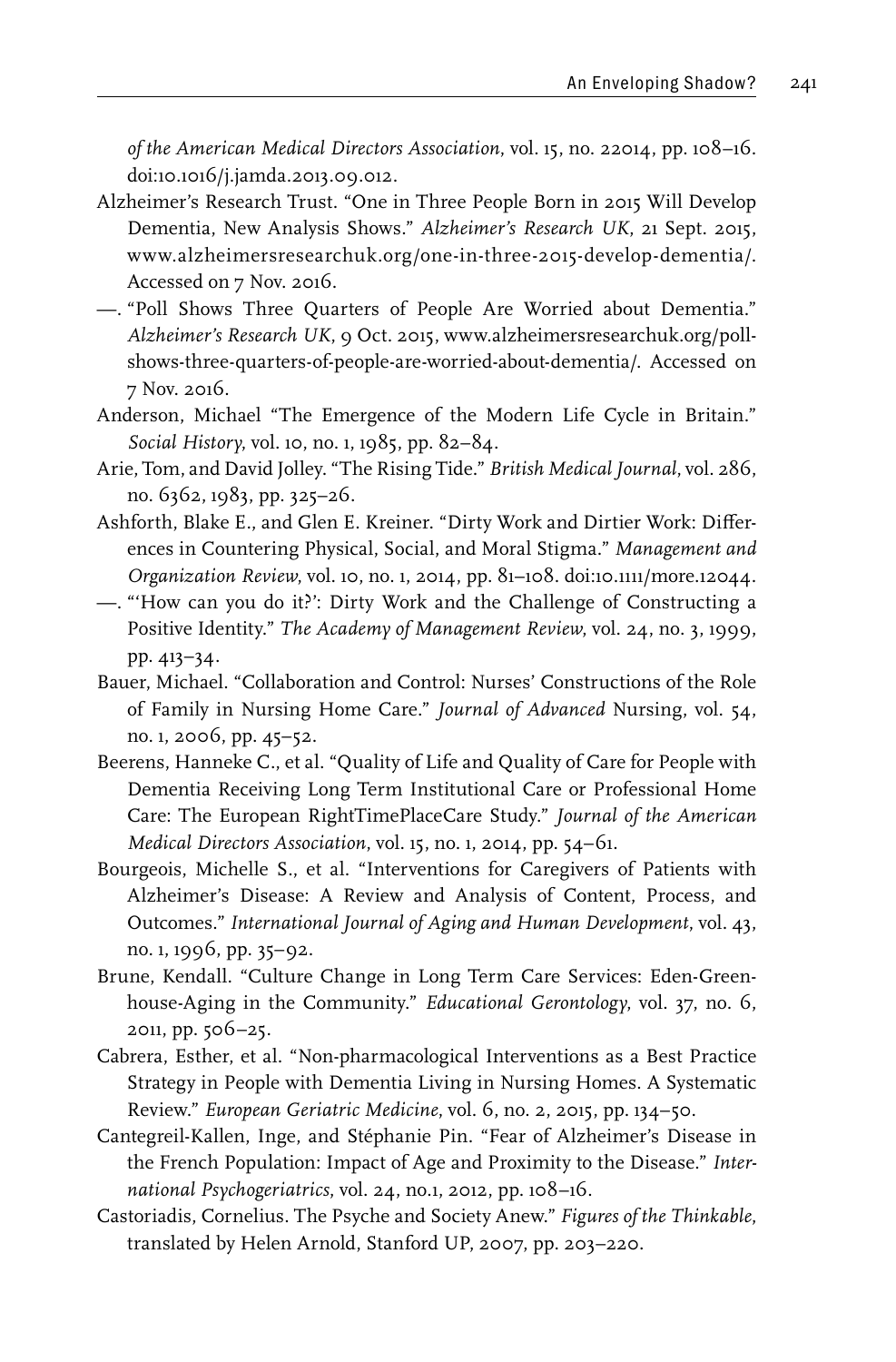- —. *Philosophy, Politics, Autonomy. Essays in Political Philosophy*, Oxford University Press, 1991.
- —. *The Imaginary Institution of Society*. 1989. Polity, 1997.
- Chatellier, G., and L. Lacomblez. "Tacrine (tetrahydroaminoacridine; THA) and Lecithin in Senile Dementia of the Alzheimer Type: A Multicentre Trial." Groupe Français d'Etude de la Tetrahydroaminoacridine." *British Medical Journal*, vol. 300, no. 6723, 1990, pp. 495–99.
- Chivers, Sally. "'Blind People Don't Run': Escaping the 'Nursing Home Specter' in *Children of Nature* and *Cloudburst*." *Journal of Aging Studies*, vol. 34, 2015, pp. 134–41.
- Clark, Anna. "The New Poor Law and the Breadwinner Wage: Contrasting Assumptions." *Journal of Social History*, vol. 34, no. 2, 2000, pp. 261–81.
- Clarke, Juanne N. "The Case of the Missing Person: Alzheimer's Disease in Mass Print Magazines 1991–2001." *Health Communication*, vol. 19, no. 3, 2006, pp. 269–76.
- Cooper, Claudia, et al. "Systematic Review of the Effectiveness of Non-Pharmacological Interventions to Improve Quality of Life of People with Dementia." *International Psychogeriatrics*, vol. 24, no. 6, 2012, pp. 856–70.
- Costigan, Rosemary A. "Positive Nurse-Resident Relationships a Focused Ethnography in a Nursing Home." Dissertation, U of Rhode Island, 2013, Open Access Dissertations, Paper 40, [digitalcommons.uri.edu/oa\\_diss/.](http://digitalcommons.uri.edu/oa_diss/) Accessed on 10 Nov. 2016.
- Cutler, Stephen J. "Worries about Getting Alzheimer's: Who's Concerned?" *American Journal of Alzheimer's Disease and Other Dementias*, vol. 30, no. 6, 2015, pp. 591–98.
- Dodson, Lisa, and Rebekah M. Zincavage. "'It's Like a Family': Caring Labor, Exploitation, and Race in Nursing Homes." *Gender & Society*, vol. 21, no. 6, 2007, pp. 905–28.
- "Drug Helps Alzheimer's patients" *Globe and Mail* [Toronto], 13 Nov. 1986, [search.proquest.com/docview/386061053?accountid=14511](http://search.proquest.com/docview/386061053%3Faccountid%3D14511).
- Durkheim, Emile. "Représentations individuelles et représentations collectives." *Revue de Métaphysique et de Morale*, vol. 6, no. 3, 1898, pp. 273–302.
- Eagger, Sarah A., et al. "Tacrine in Alzheimer's Disease." *The Lancet*, vol. 337, no. 8748, 1991, pp. 989–92.
- Foucault, Michel. "The Ethic of Care for the Self as a Practice of Freedom: An Interview with Michel Foucault." *The Final Foucault*, edited by James Bernauer and David Rasmussen, MIT Press, 1994, pp. 1–20.
- Gates, Donna M, et al. "Violence against Caregivers in Nursing Homes: Expected, Tolerated, and Accepted." *Journal of Gerontological Nursing*, vol. 25, no. 4, 1999, pp. 12–22.
- Gilleard, Chris. "Old Age in the Dark Ages: The Status of Old Age during the Early Middle Ages." *Ageing and Society*, vol. 29, no. 7, 2009, pp. 1065–84.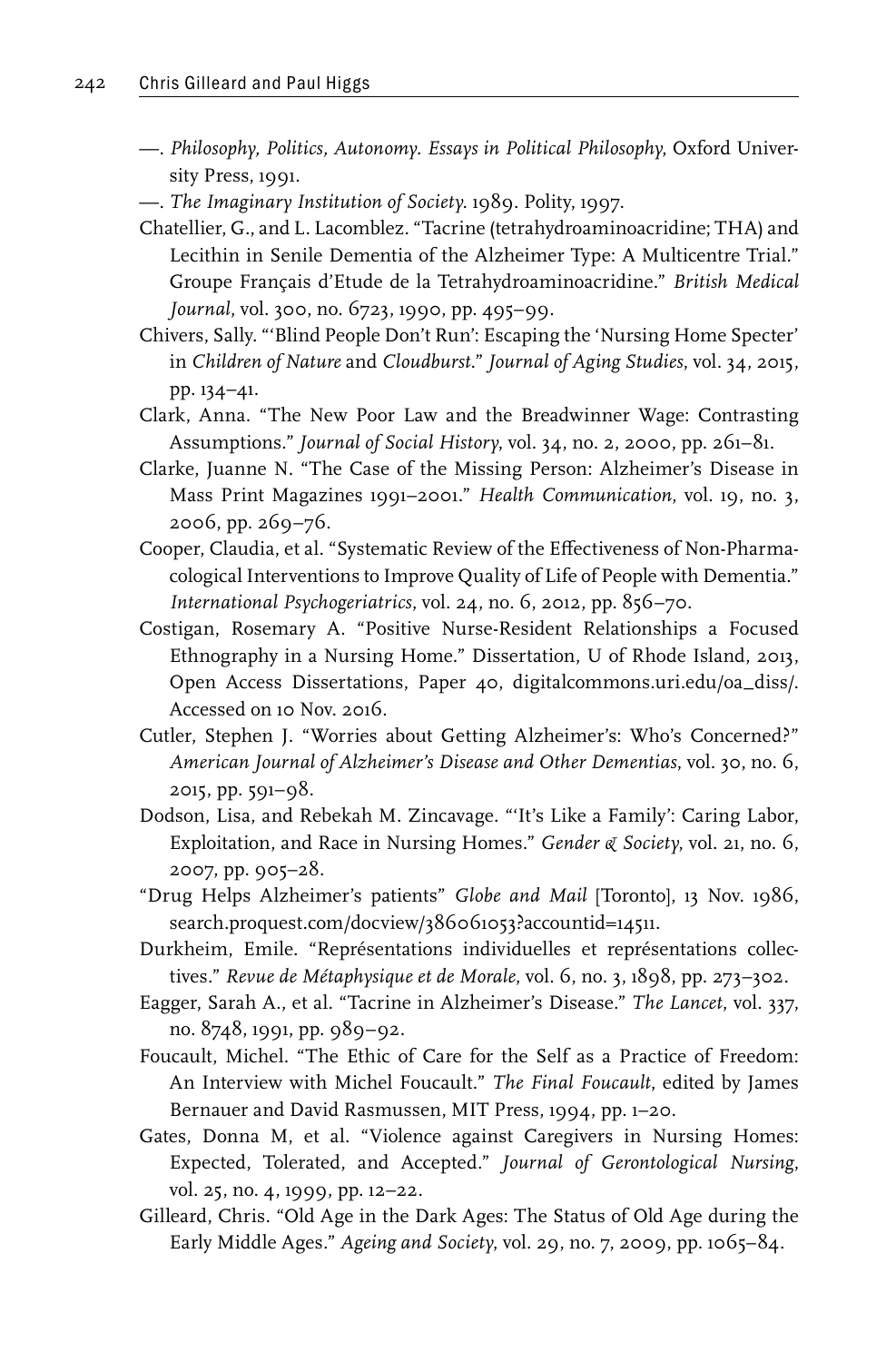- Gilleard, Chris, and Paul Higgs. "Aging Without Agency: Theorizing the Fourth Age." *Aging & Mental Health*, vol. 14, no. 2, 2010, pp. 121–28.
- —. *Contexts of Ageing: Class, Cohort and Community.* Polity P, 2005.
- —. *Cultures of Ageing: Self, Citizen, and the Body*. Pearson Education, 2000.
- —. "Social Death and the Moral Identity of the Fourth Age." *Contemporary Social Science*, vol. 10, no. 3, 2015, 262–71.
- —. "The Third Age as a Cultural Field." *Gerontology in the Era of the Third Age,* edited by Dawn Carr and Kathrin Komp, Springer, 2011, pp. 33–50.
- Gori, Cristiano, et al. "How Do Different Countries Allocate Long-term Care Resources to Older Users. Changes Over Time." *Long-Term Care Reforms in OECD Countries*, edited by Cristiano Gori et al., Policy Press, 2015, pp. 77–115.
- Gubrium, Jaber, and John Holstein. "The Nursing Home as a Discursive Anchor for the Ageing Body." *Ageing and Society*, vol. 19, no. 5, 1999, pp. 519–38.
- Health Advisory Service. *Care in the Community: A Consultative Document on Moving Resources for Care in England*. HAS, 1982.
- Higgs, Paul, and Chris Gilleard. "Frailty, Abjection and the 'Othering' of the Fourth Age." *Health Sociology Review*, vol. 23, no.1, 2014, pp. 10–19.
- —. *Rethinking Old Age: Theorising the Fourth Age.* Palgrave Macmillan, 2015.
- —. *Personhood, Identity and Care in Advanced Old Age*. Policy P, 2016.
- Hoeffer, Beverly, et al. "Assisting Cognitively Impaired Nursing Home Residents with Bathing: Effects of Two Bathing Interventions on Caregiving." *The Gerontologist*, vol. 46, no. 4, 2006, pp. 524–32.
- Houttekier, Dirk, et al. "Place of Death of Older Persons with Dementia. A Study in Five European Countries." *Journal of the American Geriatrics Society*, vol. 58, no. 4, 2010, pp. 751–56.
- Hughes, Everett. "Good People and Dirty Work." *Social Problems*, vol. 10, no. 1, 1962, pp. 3–11.
- Hyde, Paula, et al. "Colonizing the Aged Body and the Organization of Later Life." *Organization Studies*, vol. 35, no. 11, 2014, pp. 1699–717.
- Kang, Seok, et al. "Coverage of Alzheimer's Disease from 1984 to 2008 in Television News and Information Talk Shows in the United States: An Analysis of News Framing." *American Journal of Alzheimer's Disease and Other Dementias*, vol. 25, no. 8, 2010, pp. 687–97.
- Kitwood, Tom. "Towards a Theory of Dementia Care: The Interpersonal Process." *Ageing and Society*, vol. 13, no. 1, 1993, pp. 51–67.
- Kitwood, Tom, and Kathleen Bredin. "Towards a Theory of Dementia Care: Personhood and Well-being." *Ageing and Society*, vol. 12, no. 3, 1992, pp. 269–87.
- Lloyd, Liz, et al. "It Is a Scandal! Comparing the Causes and Consequences of Nursing Home Media Scandals in Five Countries." *International Journal of Sociology and Social Policy*, vol. 34, no.1/2, 2014, pp. 12–18.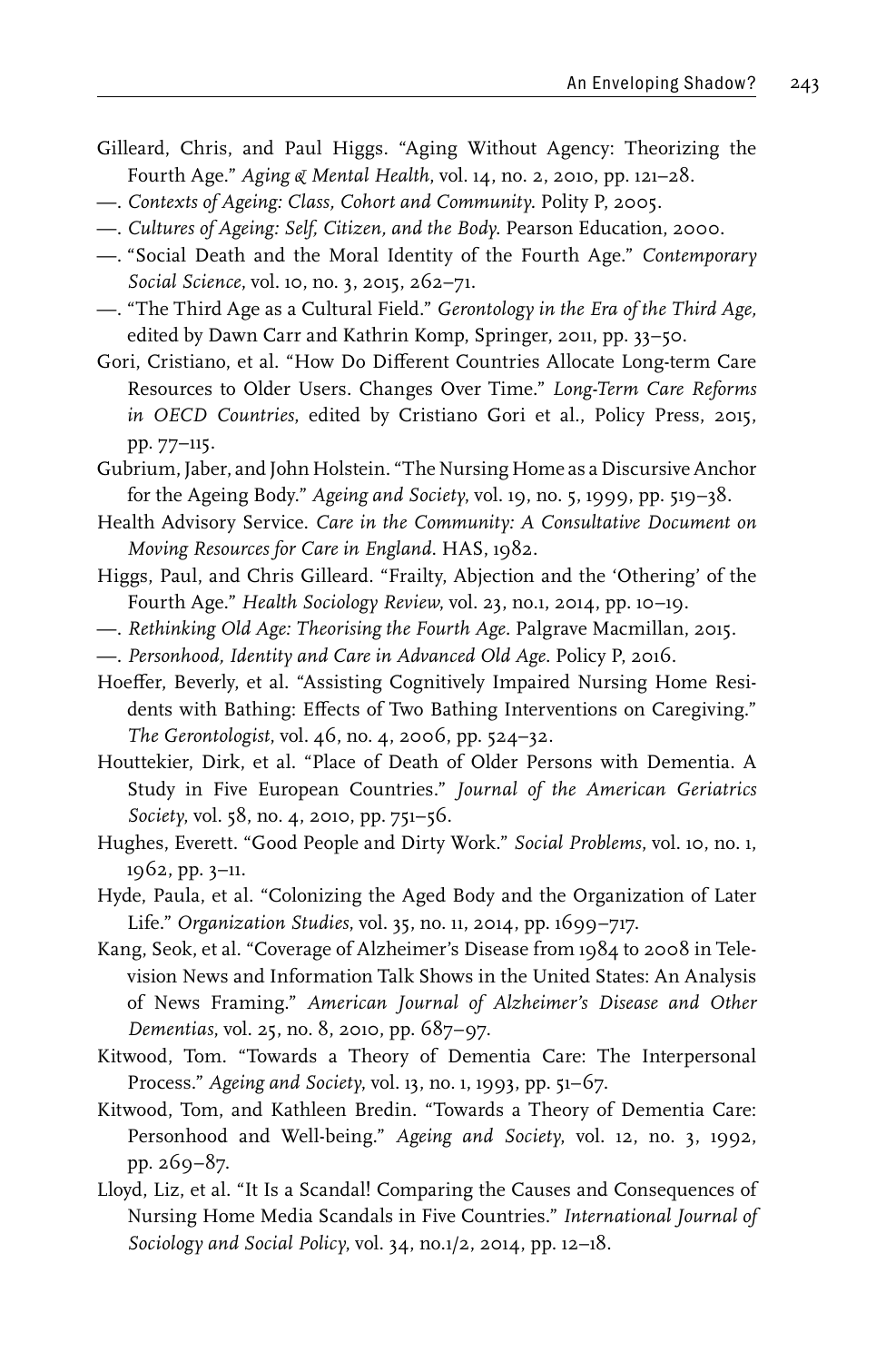Lowenthal, David. *The Past is a Foreign Country*. Cambridge UP, 1985.

- Luppa, Melanie, et al. "Prediction of Institutionalization in the Elderly: A Systematic Review." *Age and Ageing*, vol. 39, no. 1, 2010, pp. 31–38.
- Marston, John. *The Malcontent*. 1604. *The Selected Plays of John Marston*, edited by Macdonald Jackson and Michael Neill, Cambridge UP, 1986.
- Meijer, Claudine, et al. "Explaining Declining Rates of Institutional LTC Use in the Netherlands: A Decomposition Approach." *Health Economics*, vol. 24, suppl. 1, 2015, pp. 18–31.
- Miller, Edward Alan, et al. "Media Portrayal of the Nursing Homes Sector: A Longitudinal Analysis of 51 U.S. Newspapers." *The Gerontologist*, 2016, doi:10.1093/geront/gnv684. Accessed on 19 Mar. 2017.
- Minois, Georges. *History of Old Age.* Polity, 1989.
- Mittelman, Mary S., et al. "A Family Intervention to Delay Nursing Home Placement of Patients with Alzheimer Disease: A Randomized Controlled Trial." *JAMA*, vol. 276, no. 21, 1996, pp. 1725–31.
- Nakrem, Sigrid. "Understanding Organizational and Cultural Premises for Quality of Care in Nursing Homes: An Ethnographic Study." *BMC Health Services Research*, vol. 15, no. 1, 2015, p. 508.
- Nelson, Harry. "Drug Offers Hope to Victims of Alzheimer's." *Los Angeles Times* (1923–current file), 1986, Proquest, [search.proquest.com/docview/15](http://search.proquest.com/docview/154942388?accountid=14511) [4942388?accountid=14511.](http://search.proquest.com/docview/154942388?accountid=14511)
- "New Alzheimer's drug creates hope Researchers optimistic drug will be most effective treatment yet" *Toronto Star*, 28 Nov. 1986, Proquest, [search.](http://search.proquest.com/docview/435529922/fulltext/671BC7C4807A4E58PQ/7?accountid=14511) [proquest.com/docview/435529922/fulltext/671BC7C4807A4E58PQ/7?ac](http://search.proquest.com/docview/435529922/fulltext/671BC7C4807A4E58PQ/7?accountid=14511) [countid=14511.](http://search.proquest.com/docview/435529922/fulltext/671BC7C4807A4E58PQ/7?accountid=14511)
- Olsen, Christine et al., "Differences in Quality of Life in Home-Dwelling Persons and Nursing Home Residents with Dementia: A Cross-sectional Study." *BMC Geriatrics*, vol. 16, no. 137, 2016, pp. 1–11.
- Peel, Elizabeth. "'The Living Death of Alzheimer's' Versus 'Take a Walk to Keep Dementia at Bay': Representations of Dementia in Print Media and Carer Discourse." *Sociology of Health & Illness*, vol. 36, no. 6, 2014, pp. 885–901.
- Perry, Elisabeth K. "The Cholinergic Hypothesis Ten Years on." *British Medical Bulletin*, vol. 42, no. 1, 1986, pp. 63–69.
- Ranci, Costanzo, and Emmanuelle Pavolini. "Institutional Change in Long-Term Care: Actors, Mechanisms and Impacts." *Reforms in Long-Term Care in Europe: Investigating Institutional Change and Social Impacts*, edited by Costanzo Ranci and Emmanuelle Pavolini, Springer, 2013, pp. 269–314.
- Reisberg, Barry, et al. "Senile Dementia of the Alzheimer Type: Diagnostic and Differential Diagnostic Features with Special Reference to Functional Assessment Staging." *Senile Dementia of the Alzheimer's Type: Advances in Applied Neurological Sciences*, vol. 2, edited by Jörg Traber and Willem Hendrik Gispen, Springer, 2012, pp. 18–37.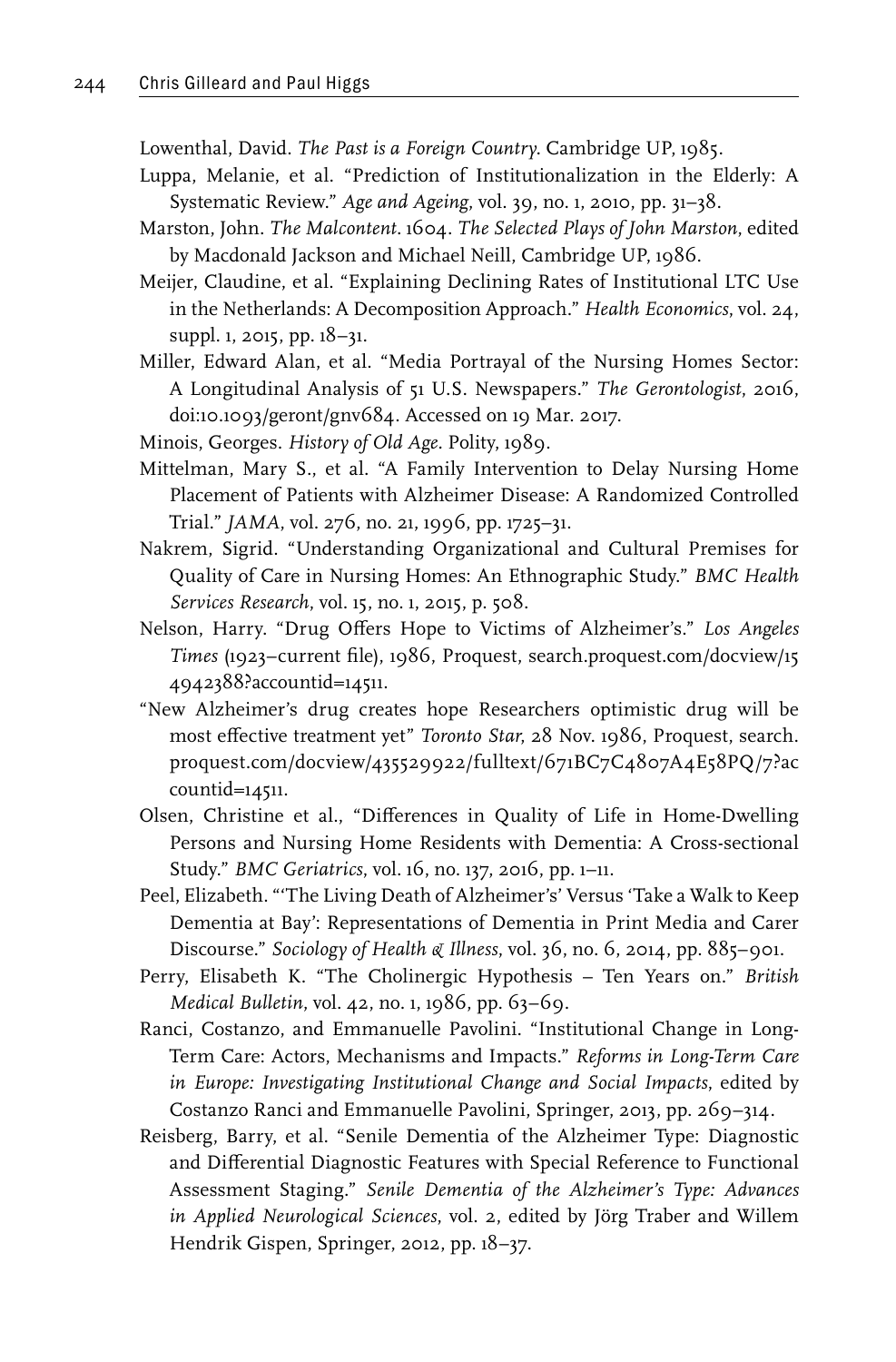- Ryvicker, Miriam. "Preservation of Self in the Nursing Home: Contradictory Practices within Two Models of Care." *Journal of Aging Studies*, vol. 23, no. 1, 2009, pp. 12–23.
- Sandvoll, Anne Marie, et al. "When Care Situations Evoke Difficult Emotions in Nursing Staff Members: An Ethnographic Study in Two Norwegian Nursing Homes." *BMC Nursing*, vol. 14, no. 40, 2015, pp. 1–6.

Schäfer, Daniel. *Old Age and Disease in Early Modern Medicine*. Routledge, 2015.

- Schneider, Lon S., et al. "Clinical Trials and Late-Stage Drug Development for Alzheimer's Disease: An Appraisal from 1984 to 2014." *Journal of Internal Medicine*, vol. 275, no. 3, 2014, pp. 251–83.
- Shier, Victoria, et al. "What Does the Evidence Really Say about Culture Change in Nursing Homes?" *The Gerontologist*, vol. 54, suppl. 1, 2014, S6–S16, doi: 10.1093/geront/gnt147. Accessed on 17 Mar. 2017.
- Summers, William Koopmans, et al. "Oral Tetrahydroaminoacridine in Long-Term Treatment of Senile Dementia, Alzheimer Type." *New England Journal of Medicine*, vol. 315, no. 20, 1986, pp. 1241–45.
- Thane, Pat. *Old Age in English History: Past Experiences, Present Issues*. Oxford UP, 2000.
- Thompson, John B. "Ideology and the Social Imaginary: An Appraisal of Castoriadis and Lefort." *Theory and Society*, vol. 11, no. 5, 1982, pp. 659–81.
- van den Brink, Anne, et al. "Residents with Mental-Physical Multimorbidity Living in Long-Term Care Facilities: Prevalence and Characteristics. A Systematic Review." *International Psychogeriatrics*, vol. 25, no. 4, 2013, 531–48.
- van Gorp, Baldwin, and Tom Vercruysse. "Frames and Counter-Frames Giving Meaning to Dementia: A Framing Analysis of Media Content." *Social Science & Medicine*, vol. 74, no. 8, 2012, pp. 1274–81.
- Werner, Perla, and Dikla Segel-Karpas. "Factors Associated with Preferences for Institutionalized Care in Elderly Persons: Comparing Hypothetical Conditions of Permanent Disability and Alzheimer's Disease." *Journal of Applied Gerontology*, vol. 35, no. 4, 2016, pp. 444–64.
- Williams, E.I., et al. "Contemporary Themes: Sociomedical Study of Patients over 75 in General Practice." *British Medical Journal*, vol. 2, no. 5811, 1972, pp. 445–48.
- Williamson, James, et al. "Old People at Home, Their Unreported Needs." *The Lancet*, vol. 283, no. 7343, 1964, pp. 1117–20.
- Wilson, Christine Brown, Sue Davies, and Mike Nolan. "Developing Personal Relationships in Care Homes: Realising the Contributions of Staff, Residents and Family Members." *Ageing and Society*, vol. 29, no. 7, 2009, pp. 1041–63.
- Zeng, Fan, et al. "General Public Perceptions and Attitudes Toward Alzheimer's Disease from Five Cities in China." *Journal of Alzheimer's Disease*, vol. 43, no. 2, 2015, pp. 511–18.